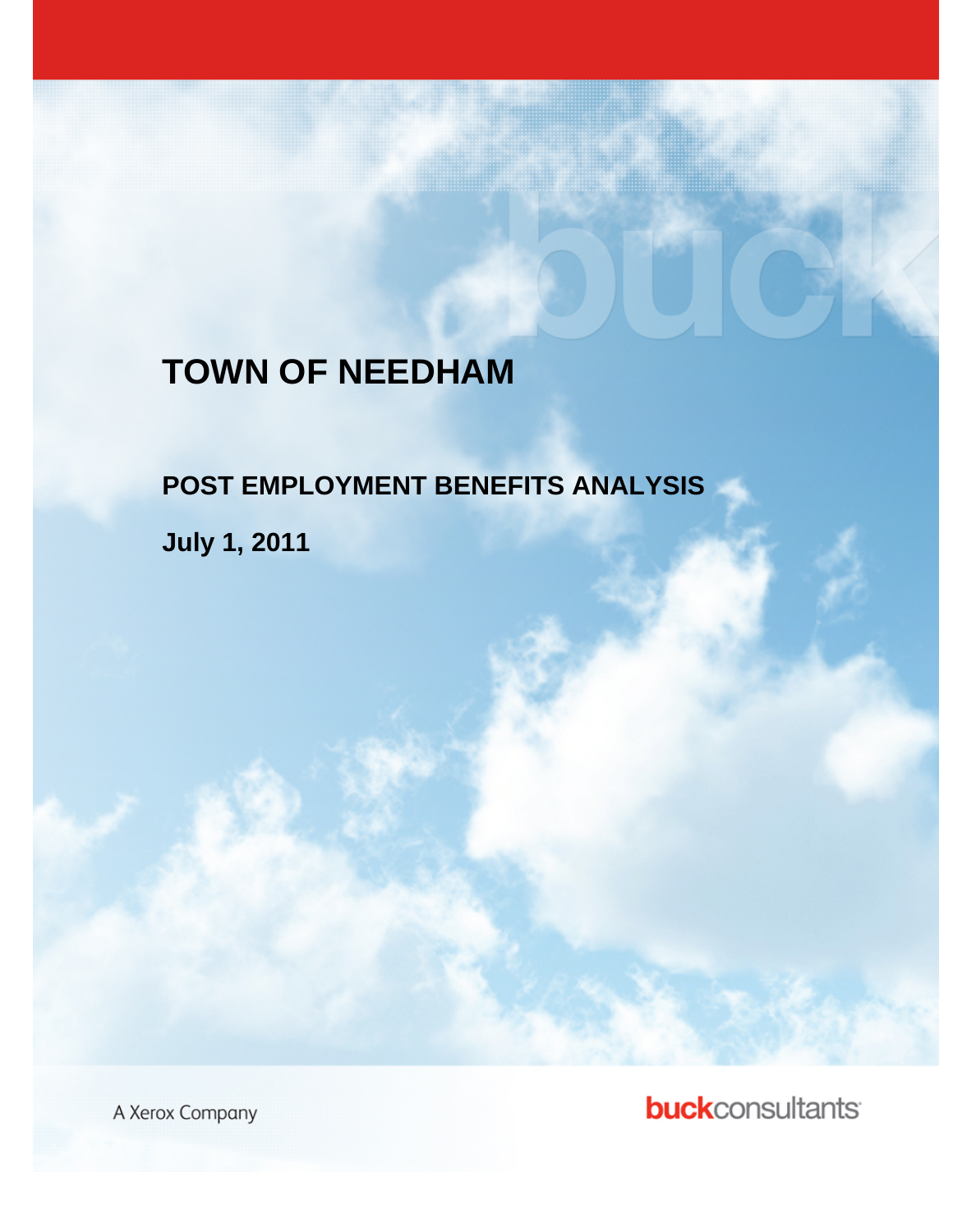# TABLE OF CONTENTS

| Section           | Item | Page |
|-------------------|------|------|
|                   |      |      |
|                   |      |      |
|                   |      |      |
| <b>SECTION IV</b> |      |      |
|                   |      |      |
|                   |      |      |
|                   |      |      |
|                   |      |      |
|                   |      |      |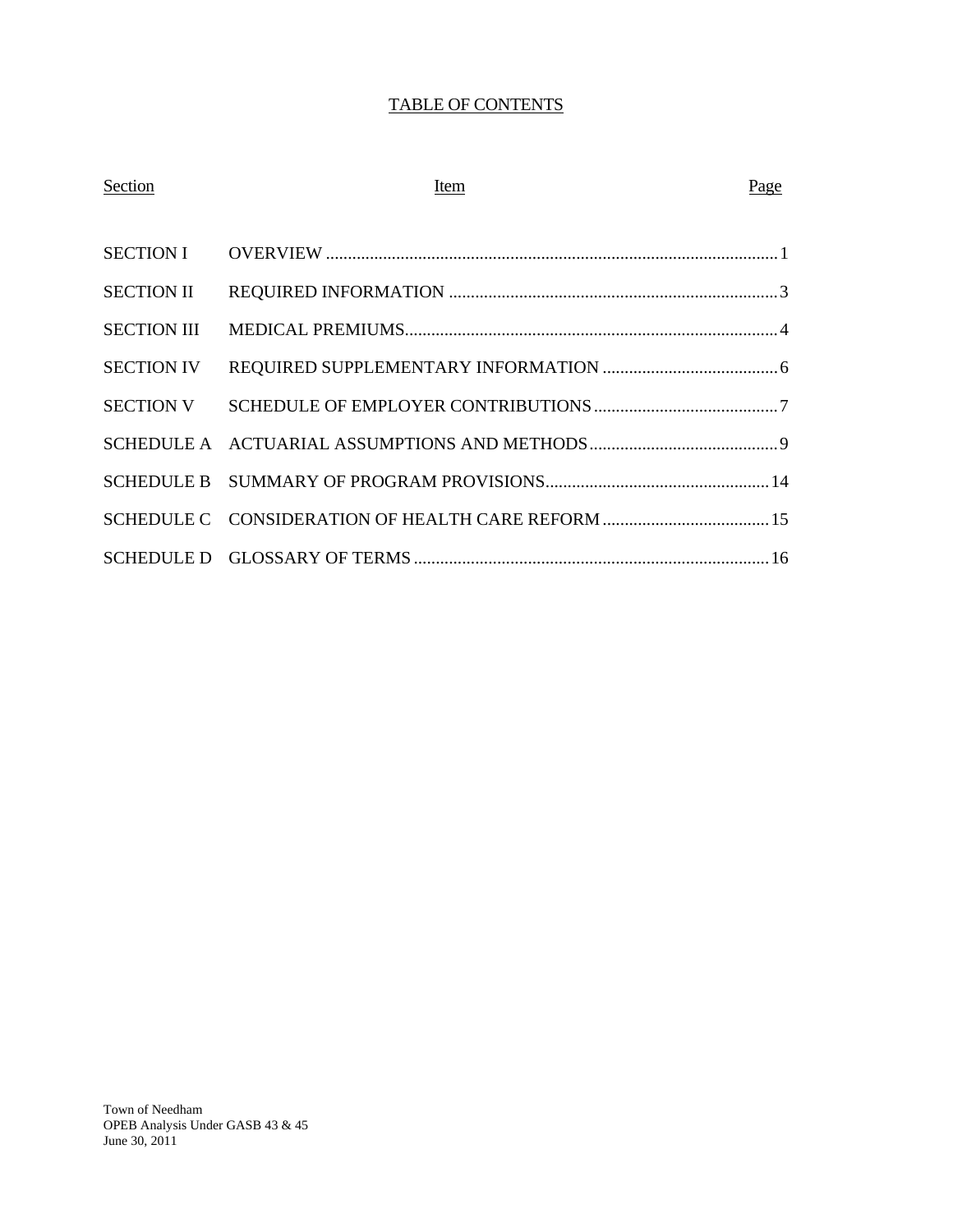# **SECTION I - OVERVIEW**

The Town of Needham has engaged Buck Consultants to prepare an actuarial valuation of their post-retirement benefits program as of June 30, 2011. The Town provided employee data and premium information, as well as financial information about the operation of the plan.

Based on the foregoing, the cost results and actuarial exhibits presented in this report were determined on a consistent and objective basis in accordance with applicable Actuarial Standards of Practice and generally accepted actuarial procedures.

The purposes of the valuation are to analyze the current funded position of the Town's postretirement benefits program, determine the level of contributions necessary to assure sound funding and provide reporting and disclosure information for financial statements, governmental agencies and other interested parties. This valuation report contains information required by the Government Accounting Standards Board's Statements Nos. 43 and 45, respectively entitled "Financial Reporting for Postemployment Benefit Plans Other Than Pension Plans" and "Accounting and Financial Reporting by Employers for Postemployment Benefits Other Than Pensions."

Liabilities have been determined based on an 8.0% discount rate, which assumes that benefits will continue to be pre-funded and with assets invested in a manner that would yield an expected return of 8.0%, which implicitly assumes a relatively high proportion of equity investments. The city has established a trust and started to build a balance.

In addition, the actuarial assumptions for mortality and healthcare trend were modified for this valuation.

Section II provides a summary of the principal valuation results. Section VI provides a projection of funding amounts.

If all the assumptions of the July 1, 2009 report had been met, we would have expected the Actuarial Accrued Liability to increase from approximately \$48.9 million to \$52.0 million by July 1, 2011. The difference between the expected Actuarial Accrued Liability and the actual Actuarial Accrued Liability of \$59.1 million is shown in the table below (in millions):

| Expected AAL @ 7/1/2011                  | \$52.0 |
|------------------------------------------|--------|
| New data                                 | \$4.6  |
| Favorable claims experience              | (2.1)  |
| Switch to Rate Saver plans               | (1.4)  |
| New trend Assumption                     | (0.3)  |
| New mortality table assumption           | 2.9    |
| New participation assumption             | 2.4    |
| Reflect Healthcare Reform (Cadillac Tax) | 0.1    |
| Other                                    | 0.9    |
| Actual AAL @ 7/1/2011                    |        |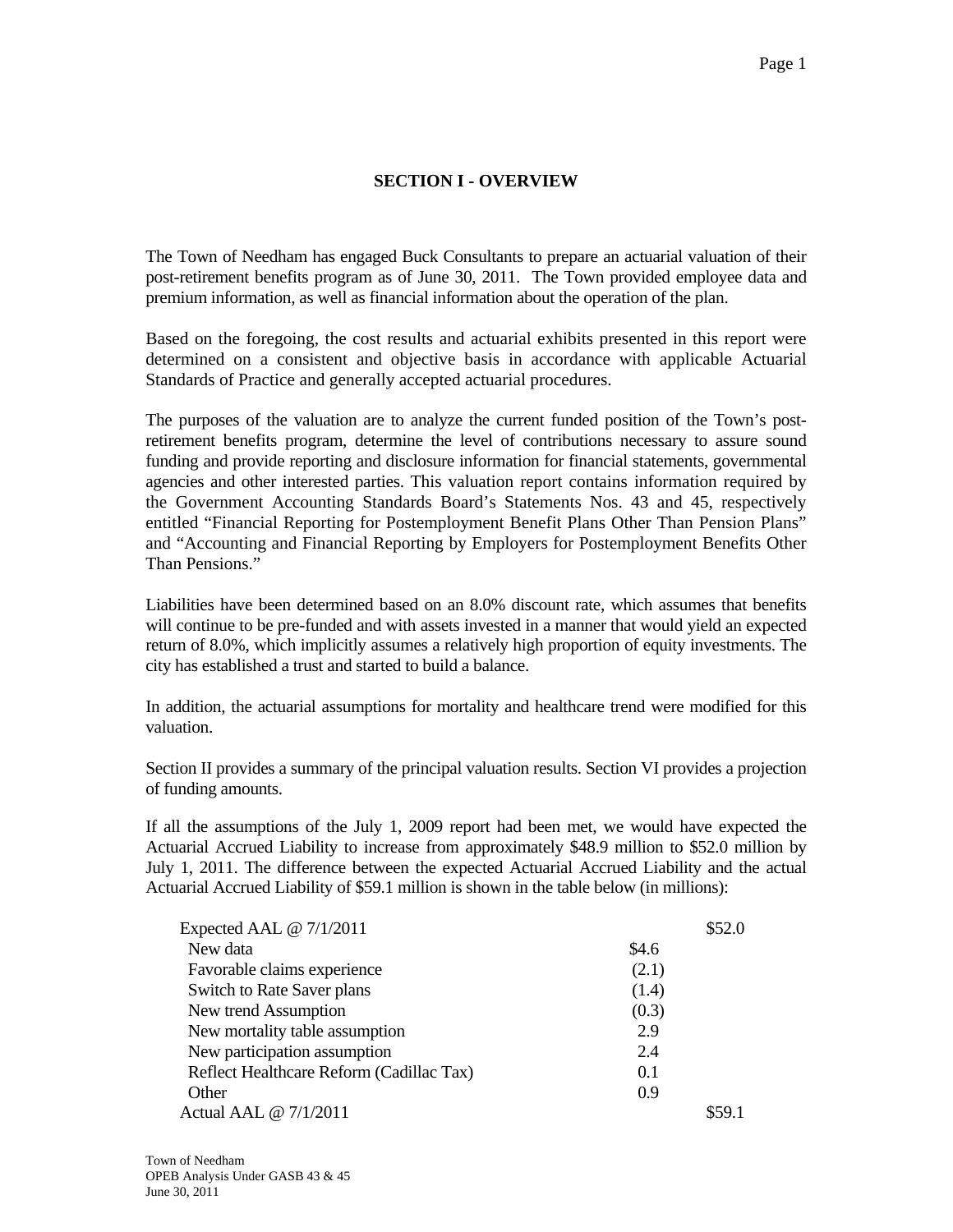The valuation summarized in this report was prepared under the supervision of Daniel Sherman. The results of this valuation were reviewed by Robin Simon, who is available to answer questions on the analysis. Both Daniel Sherman and Robin Simon are Members of the American Academy of Actuaries and have met the Qualification Standards of the American Academy of Actuaries to render the actuarial opinion contained herein.

 $\frac{1}{2}$  , the contribution of the contribution of the contribution of the contribution of the contribution of the contribution of the contribution of the contribution of the contribution of the contribution of the contr

Respectfully Submitted,

BUCK CONSULTANTS, LLC

Roben Simon

December 8, 2011

Robin B Simon, FSA, MAAA, EA Date Principal and Consulting Actuary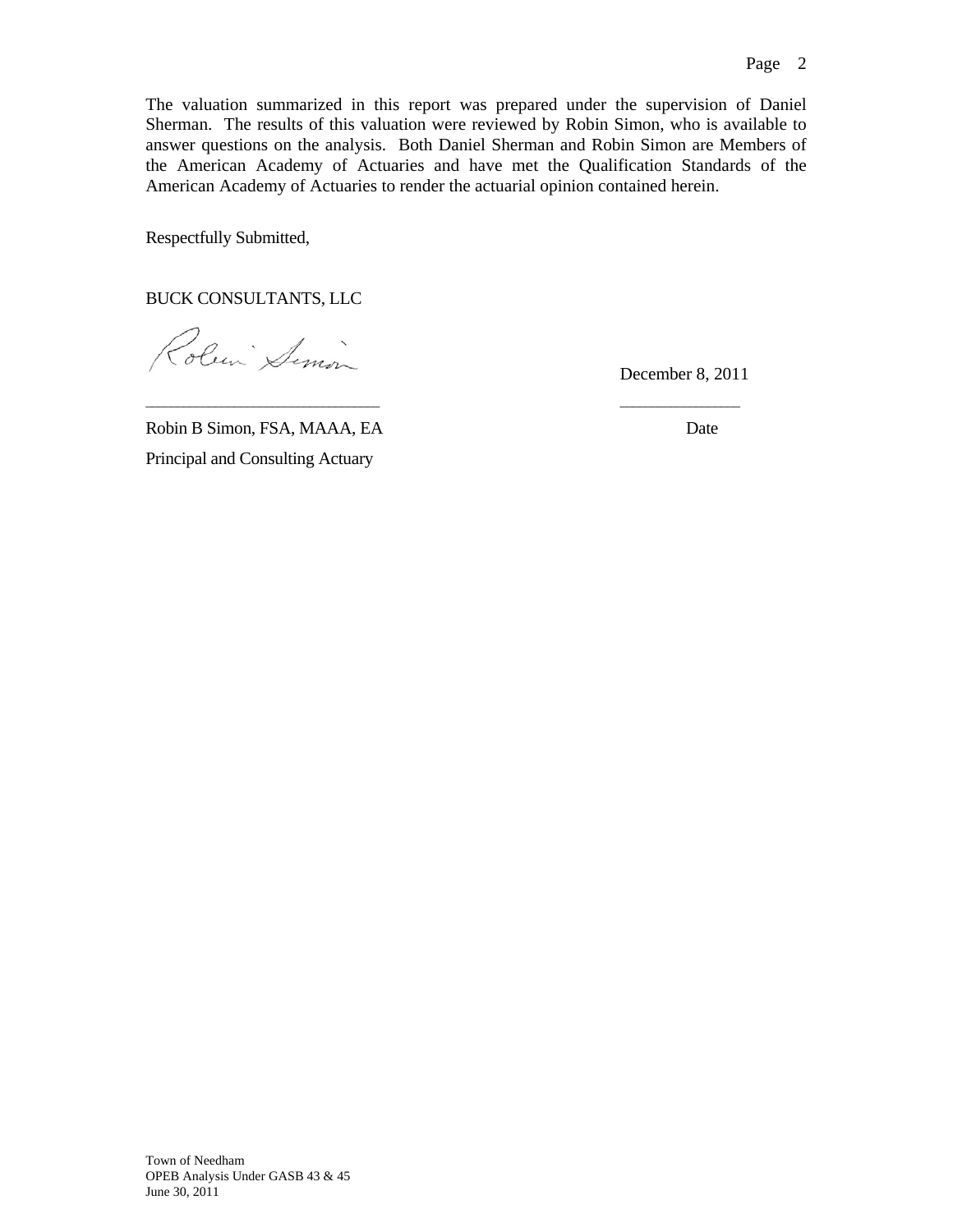# **SECTION II – REQUIRED INFORMATION**

| a)            | Actuarial valuation date - fiscal year ending                       |               | June 30, 2011    |              | June 30, 2009    |                           | Difference |  |
|---------------|---------------------------------------------------------------------|---------------|------------------|--------------|------------------|---------------------------|------------|--|
| b)            | <b>Actuarial Value of Assets</b>                                    | \$            | 6,423,760        | \$           | 5,008,484        | \$                        | 1,415,276  |  |
| $\mathbf{c})$ | <b>Actuarial Accrued Liability</b>                                  |               |                  |              |                  |                           |            |  |
|               | Active participants                                                 | $\mathcal{S}$ | 23,601,479       | \$           | 18,751,346       | \$                        | 4,850,133  |  |
|               | Retired participants                                                |               | 35,520,843       |              | 30,136,781       |                           | 5,384,062  |  |
|               | <b>Total AAL</b>                                                    | \$            | 59,122,322       | \$           | 48,888,127       | \$                        | 10,234,195 |  |
| d)            | Unfunded Actuarial Liability "UAL" [c - b]                          | \$            | 52,698,562       | \$           | 43,879,643       | $\boldsymbol{\mathsf{S}}$ | 8,818,919  |  |
| e)            | Funded ratio $[ b / c ]$                                            |               | 10.9%            |              | 10.2%            |                           | 0.6%       |  |
| f             | Annual covered payroll                                              |               | 60,859,276       |              | 61,582,295       |                           | $-723,019$ |  |
| g)            | UAL as percental of covered payroll                                 |               | 86.6%            |              | 71.3%            |                           |            |  |
| h)            | Normal Cost for fiscal year                                         | \$            | 1,471,541        | \$           | 1,233,079        | \$                        | 238,462    |  |
| $\ddot{1}$    | Amortization of UAL for fiscal year                                 | \$            | 2,834,794 *      | \$           | 2,265,092        | \$                        | 569,702    |  |
| j)            | Interest to end of fiscal year                                      | \$            | $\boldsymbol{0}$ | \$           | $\boldsymbol{0}$ | \$                        |            |  |
| k)            | Annual Required Contribution "ARC"<br>for fiscal year $[h + i + j]$ | \$            | $4,306,335$ **   | $\mathbb{S}$ | 3,498,171        | \$                        | 808,164    |  |

\* 28-year amortization, increasing 4.5% per year for fiscal year 2012

\*\* For comparison purposes only. Actual ARC for FY '11 and '12 based on projected appropriations per 2009 report.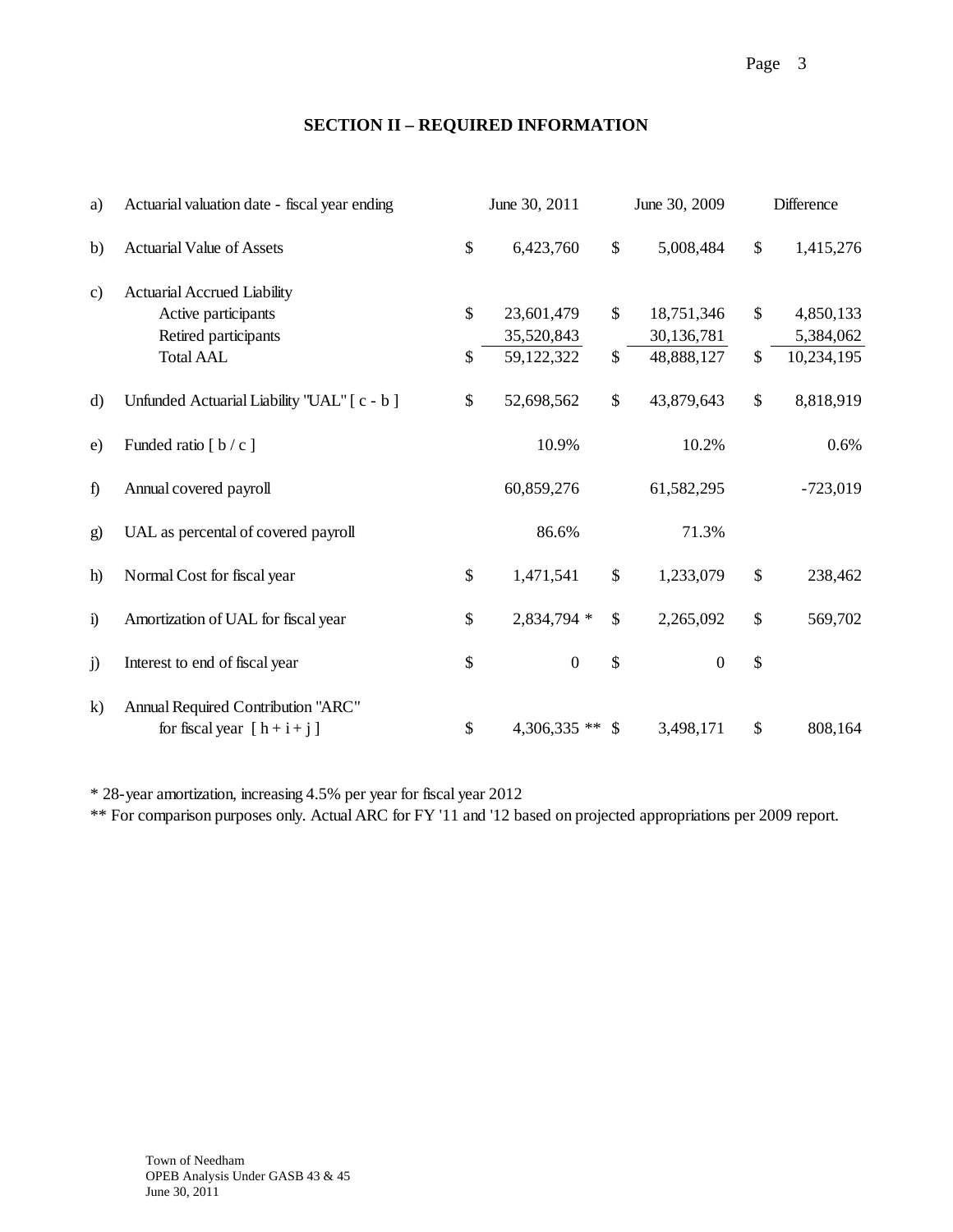## **SECTION III - MEDICAL PREMIUMS**

## **Annual Premiums effective July 1, 2011**

Health benefits are available to employees and retirees through a number of plans offered through the West Suburban Health Group. The following are the most popular.

|                            | <b>Non-Rate Saver</b> |         |          | <b>Rate Saver</b> |         |          |
|----------------------------|-----------------------|---------|----------|-------------------|---------|----------|
| <b>Non-Medicare Plans:</b> | Town                  | Member  | Total    | Town              | Member  | Total    |
| Harvard Pilgrim EPO        |                       |         |          |                   |         |          |
| Individual                 | \$6,334               | \$1,946 | \$8,280  | \$5,379           | \$1,653 | \$7,032  |
| Family                     | \$14,887              | \$6,689 | \$21,576 | \$12,660          | \$5,688 | \$18,348 |
| Tufts EPO                  |                       |         |          |                   |         |          |
| Individual                 | \$6,535               | \$2,225 | \$8,760  | \$5,550           | \$1,890 | \$7,440  |
| Family                     | \$14,623              | \$8,297 | \$22,920 | \$12,426          | \$7,050 | \$19,476 |
| Network Blue               |                       |         |          |                   |         |          |
| Individual                 | \$6,535               | \$2,249 | \$8,784  | \$5,384           | \$1,852 | \$7,236  |
| Family                     | \$15,547              | \$8,009 | \$23,556 | \$12,830          | \$6,610 | \$19,440 |
|                            |                       |         |          |                   |         |          |
| <b>Medicare Plans:</b>     | Town                  | Member  | Total    |                   |         |          |
| <b>MEDEX</b>               | \$2,592               | \$2,592 | \$5,184  |                   |         |          |
| Tufts <sub>65</sub>        | \$3,182               | \$1,498 | \$4,680  |                   |         |          |
| Managed Blue for Seniors   | \$3,493               | \$1,644 | \$5,137  |                   |         |          |

Medicare plans are individual policies requiring Part A and B.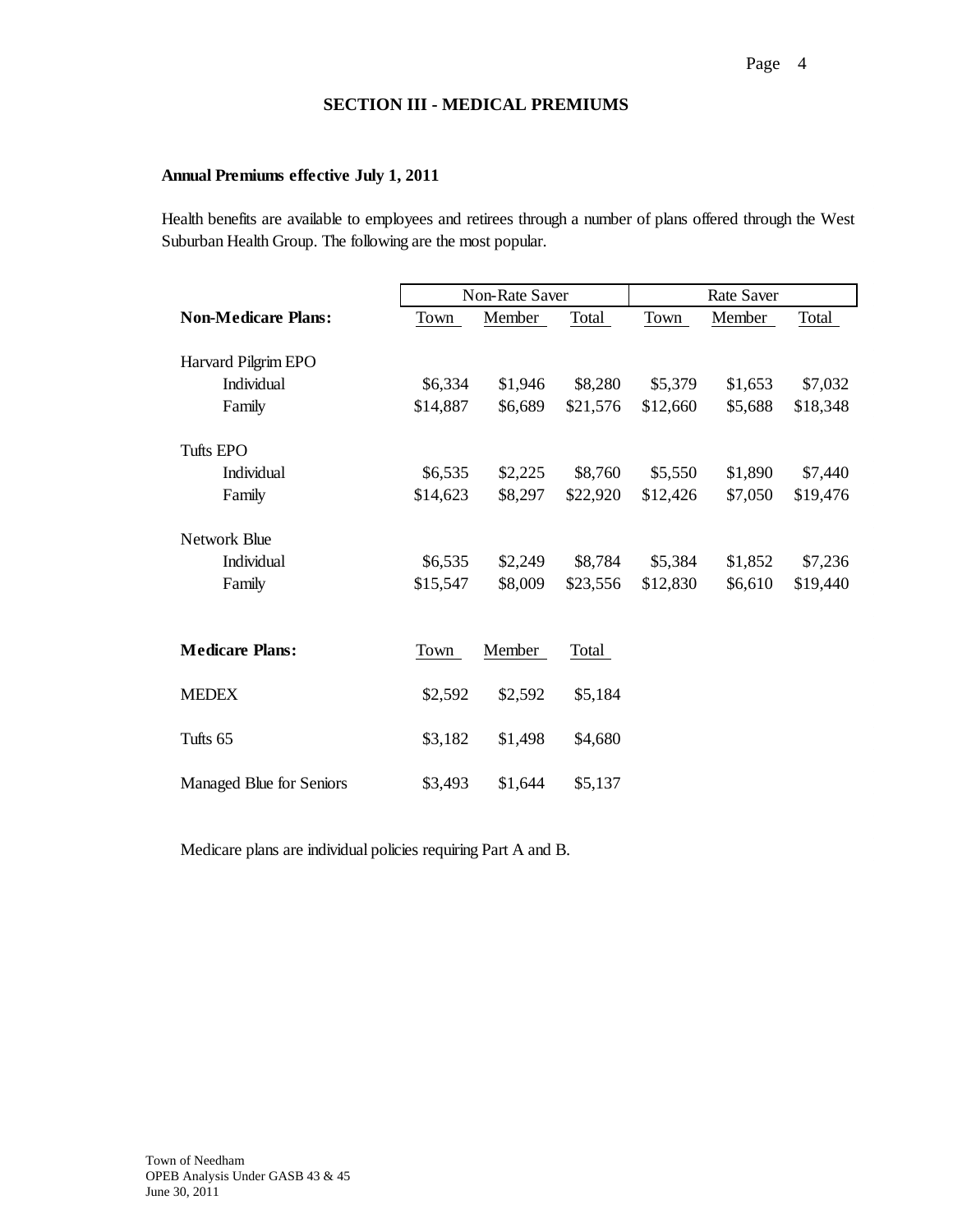# **SECTION IV – REQUIRED SUPPLEMENTARY INFORMATION**

|                |                                           |         |           |           | <b>OTHER</b>                                                               | <b>TOTAL</b> |
|----------------|-------------------------------------------|---------|-----------|-----------|----------------------------------------------------------------------------|--------------|
| $8\,$          | 11                                        | 14      | 66        | 58        | 859                                                                        | 1,016        |
| $\overline{4}$ | 11                                        | 9       | 65        | 46        | 589                                                                        | 724          |
|                |                                           |         |           |           | 64                                                                         | 64           |
| 12             | 22                                        | 23      | 131       | 104       | 1,512                                                                      | 1,804        |
|                |                                           |         |           |           |                                                                            |              |
| 170,586        | 378,658                                   | 311,235 | 3,664,135 | 2,199,272 | 16,877,593                                                                 | 23,601,479   |
| 117,870        | 697,458                                   | 613,553 | 4,069,524 | 3,663,101 | 26,359,337                                                                 | 35,520,843   |
| 288,456        | 1,076,116                                 | 924,788 | 7,733,659 | 5,862,373 | 43,236,930                                                                 | 59,122,322   |
| 31,341         | 116,922                                   | 100,480 | 840,278   | 636,959   | 4,697,780                                                                  | 6,423,760    |
| 257,115        | 959,194                                   | 824,308 | 6,893,381 | 5,225,414 | 38,539,150                                                                 | 52,698,562   |
|                |                                           |         |           |           |                                                                            |              |
| 16,535         | 23,319                                    | 33,271  | 113,973   | 116,299   | 1,234,363                                                                  | 1,537,760    |
| 14,569         | 54,353                                    | 46,709  | 390,609   | 296,095   | 2,183,792                                                                  | 2,986,127    |
| 31,104         | 77,672                                    | 79,980  | 504,582   | 412,394   | 3,418,155                                                                  | 4,523,887    |
|                | FY 2013 Annual Required Contribution @ 8% |         |           |           | <b>RTS</b><br><b>FIRE</b><br><b>POLICE</b><br><b>SEWER</b><br><b>WATER</b> |              |

Town of Needham OPEB Analysis Under GASB 43 & 45 June 30, 2011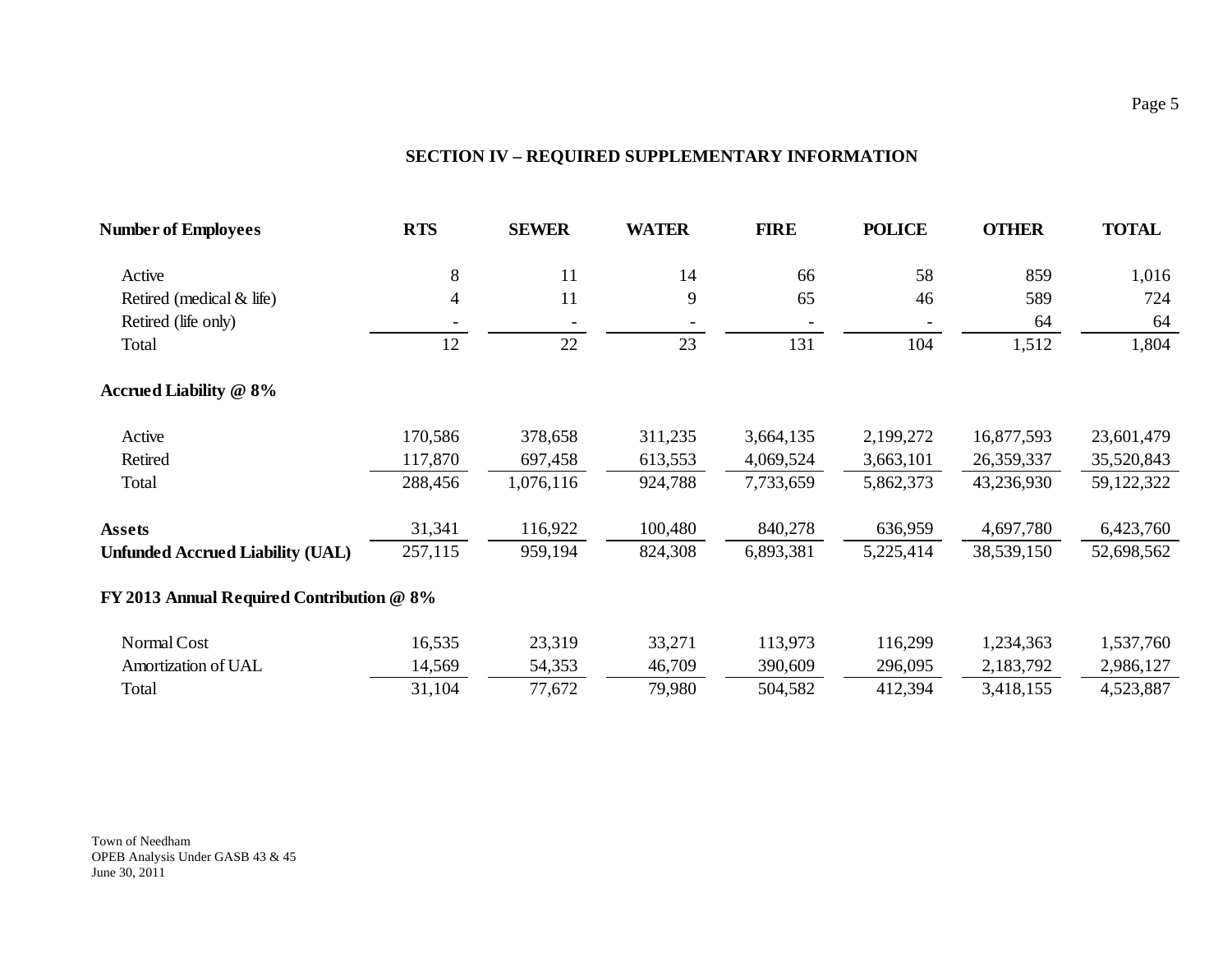|               | (a)       | (b)        | $(b) - (a)$     | (a) / (b) |            | $[(b)-(a)]/(c)$ |
|---------------|-----------|------------|-----------------|-----------|------------|-----------------|
|               |           | Actuarial  |                 |           |            | UAL as          |
| Actuarial     | Actuarial | Accrued    | <b>Unfinded</b> |           |            | Percentage      |
| Valuation     | Value of  | Liability  | AAL             | Funded    | Covered    | of Covered      |
| Date          | Assets    | (AAL)      | (UAL)           | Ratio     | Payroll    | Payroll         |
|               |           |            |                 |           |            |                 |
| June 30, 2005 | 2,131,044 | 43,172,705 | 41,041,661      | 4.9%      | 51,915,780 | 79.1%           |
| June 30, 2007 | 3,075,317 | 46,672,308 | 43,596,991      | 6.6%      | 59,616,565 | 73.1%           |
| June 30, 2009 | 5,008,484 | 48,888,127 | 43,879,643      | 10.2%     | 61,582,295 | 71.3%           |
| June 30, 2011 | 6,423,760 | 59,122,322 | 52,698,562      | 10.9%     | 60,859,276 | 86.6%           |
|               |           |            |                 |           |            |                 |

# **SCHEDULE OF FUNDING PROGRESS**

# **Development of OPEB Cost and Net OPEB Obligation (NOO)**

|           | (a)          | (b)         | (c)            | (d)              | (e)          | (f)              | (g)            |
|-----------|--------------|-------------|----------------|------------------|--------------|------------------|----------------|
| Year      | Annual       |             |                | Annual           |              | Change in        |                |
| Ending    | Required     | Interest on | Amortization   | <b>OPEB Cost</b> | Actual       | N <sub>O</sub> O |                |
| June $30$ | Contribution | NOO         | of NOO         | $(a)+(b)-(c)$    | Contribution | $(d)-(e)$        | NOO Balance    |
|           |              |             |                |                  |              |                  |                |
| 2009      | 3,102,311    | 0           | $\overline{0}$ | 3,102,311        | 3,102,311    | 0                | $\overline{0}$ |
| 2010      | 3,446,556    | 0           | $\mathbf{0}$   | 3,446,556        | 3,446,556    | $\theta$         | $\mathbf{0}$   |
| 2011      | 3,626,375    | 0           | $\mathbf{0}$   | 3,626,375        | 3,626,375    | 0                | $\overline{0}$ |
| 2012      | 3,906,275    |             | $\overline{0}$ | 3,906,275        | 3,906,275    |                  | $\overline{0}$ |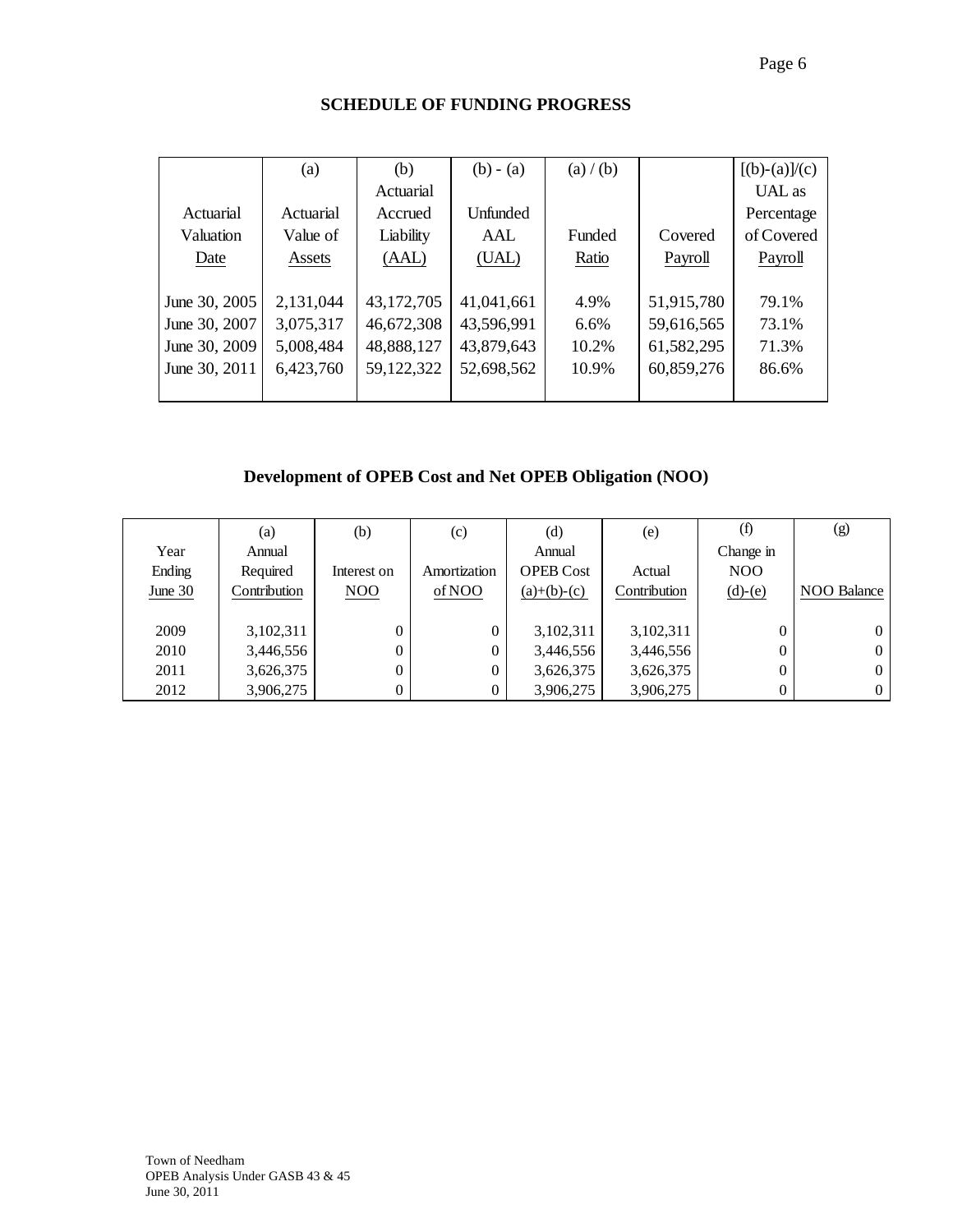## **SECTION V – SCHEDULE OF EMPLOYER CONTRIBUTIONS**

The Government Accounting Standards Board's Statement No. 45 "Accounting and Financial Reporting by Employers for Post employment Benefits Other Than Pensions" outlines various requirements of a funding schedule that will amortize the unfunded actuarial liability and cover normal costs. Amortization of the unfunded actuarial liability is to be based on a schedule that extends no longer than 30 years. The contribution towards the amortization of the unfunded actuarial liability may be made in level payments or in payments increasing at the same rate as salary increases.

In the amortization schedule shown on the following page, the amortization of the unfunded accrued liability is assumed to increase annually by 4.5%. The amortization amounts assume that amortization will be on a closed basis. The normal cost is expected to increase at the same rate as the assumed health care trend rate. The contributions were computed assuming that the contribution is paid on July 1, at the beginning of the fiscal year.

Paragraph 12 of GASB 45 stipulates that valuations must be performed at least biennially. The following projections are intended only to illustrate long-term implications of Prefunding versus Pay-as-You-Go.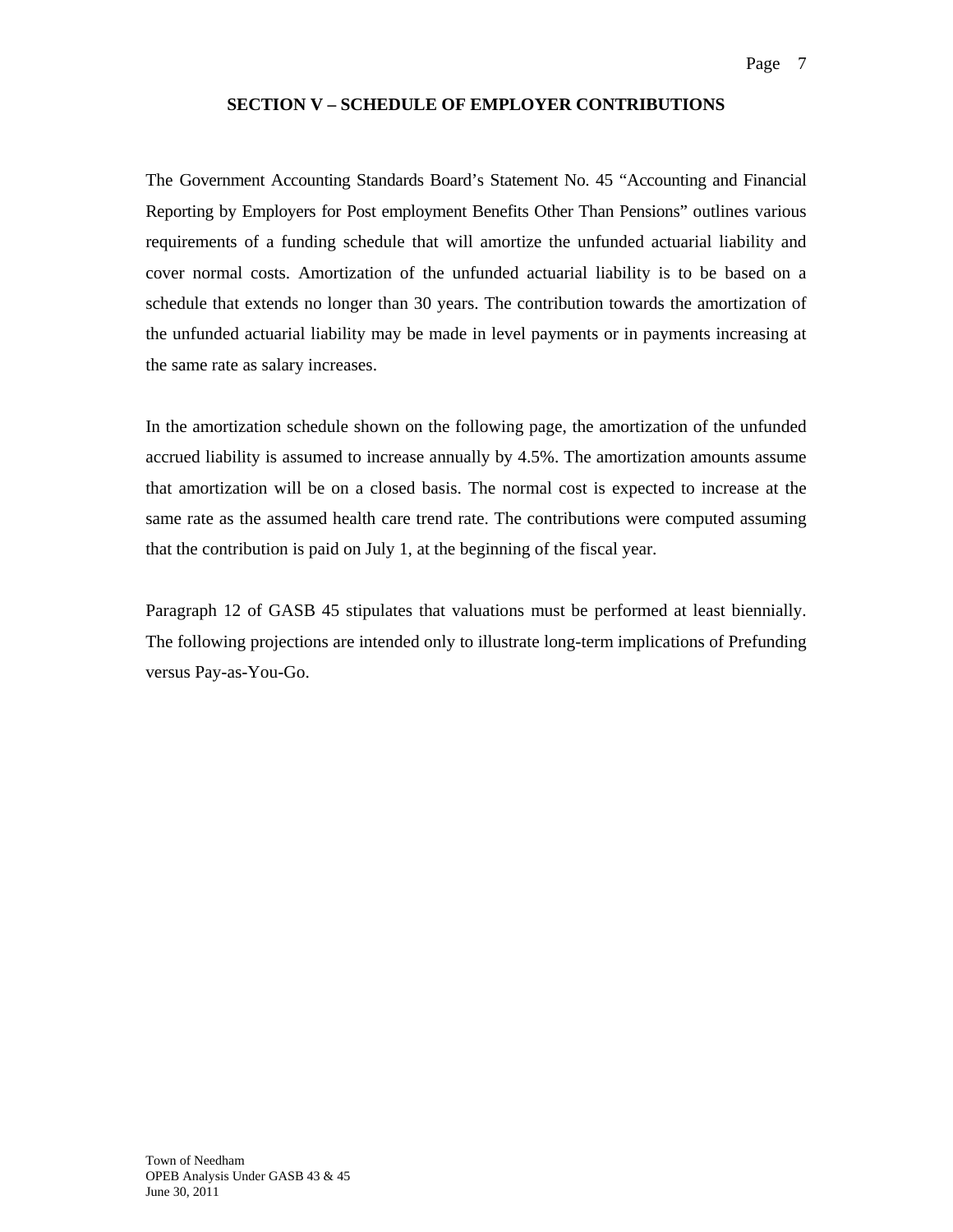## **SECTION V – SCHEDULE OF EMPLOYER CONTRIBUTIONS**

| Fiscal Year |             | Amortization | Total        |
|-------------|-------------|--------------|--------------|
| Ending In   | Normal Cost | of UAL       | Contribution |
| 2012        | 1,427,444   | 2,478,831    | 3,906,275    |
| 2013        | 1,537,760   | 2,986,127    | 4,523,887    |
| 2014        | 1,606,959   | 3,120,503    | 4,727,462    |
| 2015        | 1,679,272   | 3,260,926    | 4,940,198    |
| 2016        | 1,754,839   | 3,407,668    | 5,162,507    |
| 2017        | 1,833,807   | 3,561,013    | 5,394,820    |
| 2018        | 1,916,328   | 3,721,259    | 5,637,587    |
| 2019        | 2,002,563   | 3,888,716    | 5,891,279    |
| 2020        | 2,092,678   | 4,063,708    | 6,156,386    |
| 2021        | 2,186,849   | 4,246,575    | 6,433,424    |
| 2022        | 2,285,257   | 4,437,671    | 6,722,928    |
| 2023        | 2,388,094   | 4,637,366    | 7,025,460    |
| 2024        | 2,495,558   | 4,846,047    | 7,341,605    |
| 2025        | 2,607,858   | 5,064,119    | 7,671,977    |
| 2026        | 2,725,212   | 5,292,004    | 8,017,216    |
| 2027        | 2,847,847   | 5,530,144    | 8,377,991    |
| 2028        | 2,976,000   | 5,779,000    | 8,755,000    |
| 2029        | 3,109,920   | 6,039,055    | 9,148,975    |
| 2030        | 3,249,866   | 6,310,812    | 9,560,678    |
| 2031        | 3,396,110   | 6,594,799    | 9,990,909    |
| 2032        | 3,548,935   | 6,891,565    | 10,440,500   |
| 2033        | 3,708,637   | 7,201,685    | 10,910,322   |
| 2034        | 3,875,526   | 7,525,761    | 11,401,287   |
| 2035        | 4,049,925   | 7,864,420    | 11,914,345   |
| 2036        | 4,232,172   | 8,218,319    | 12,450,491   |
| 2037        | 4,422,620   | 8,588,143    | 13,010,763   |
| 2038        | 4,621,638   | 8,974,609    | 13,596,247   |
| 2039        | 4,829,612   | 9,378,466    | 14,208,078   |
| 2040        | 5,046,945   |              | 5,046,945    |
| 2041        | 5,274,058   |              | 5,274,058    |
| 2042        | 5,511,391   |              | 5,511,391    |

## **8% DISCOUNT RATE**

FY 2012 contribution rate based on 2009 valuation.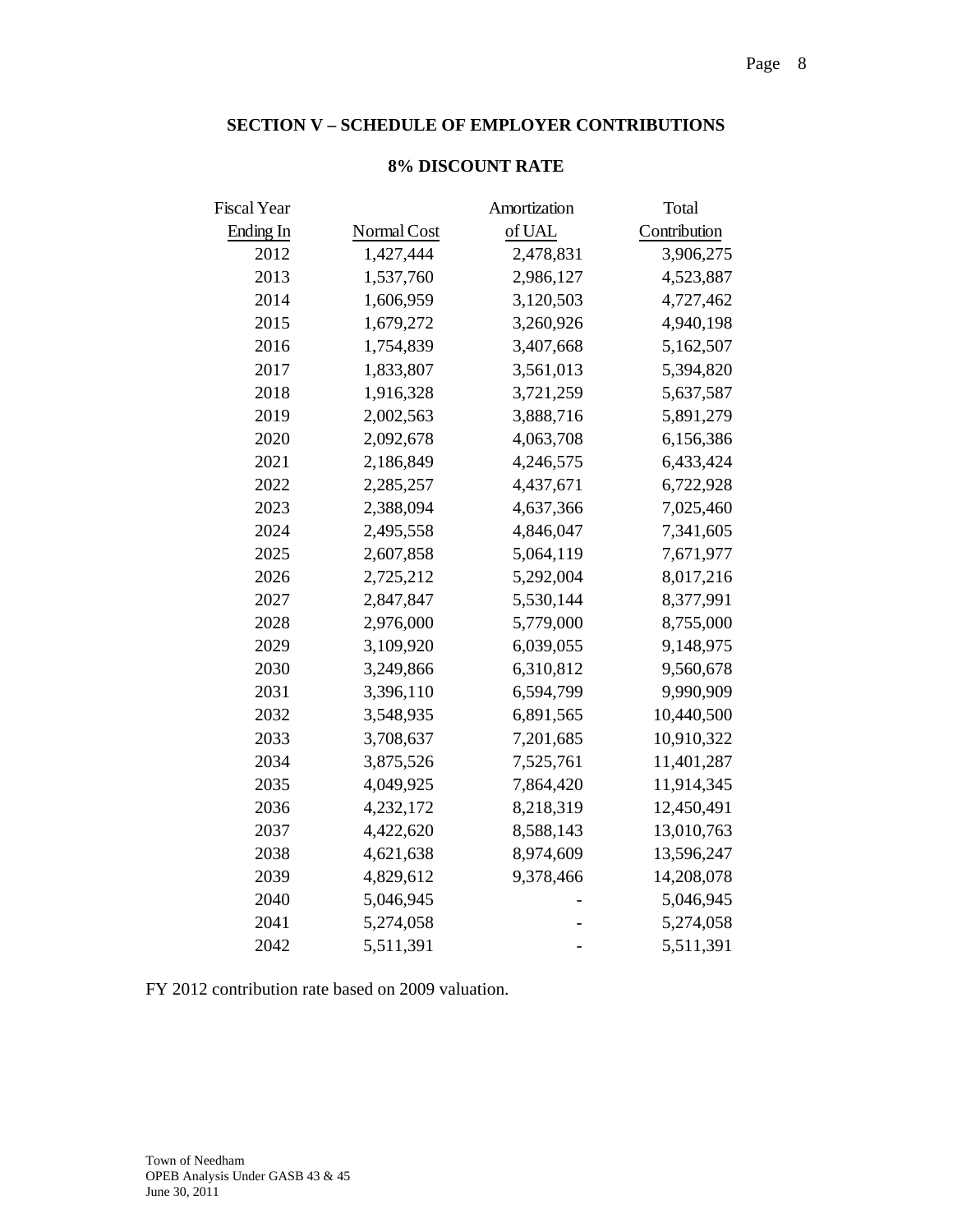# **TOWN OF NEEDHAM, ALL GROUPS**

*Interest* 8.00% per year, net of investment expenses, pre-funding in a trust invested under the prudent man rules.

# *Medical Care Trend:*

|                                   |                                                                                                                                                                                                   | 7/1/2011          | 7/1/2009          |  |  |  |  |
|-----------------------------------|---------------------------------------------------------------------------------------------------------------------------------------------------------------------------------------------------|-------------------|-------------------|--|--|--|--|
|                                   | Year                                                                                                                                                                                              | <b>Trend Rate</b> | <b>Trend Rate</b> |  |  |  |  |
|                                   | 2011                                                                                                                                                                                              | 7.0%              | 6.0%              |  |  |  |  |
|                                   | 2012                                                                                                                                                                                              | 6.5%              | 5.5%              |  |  |  |  |
|                                   | 2013                                                                                                                                                                                              | 6.0%              | 5.0%              |  |  |  |  |
|                                   | 2014                                                                                                                                                                                              | 5.5%              | 5.0%              |  |  |  |  |
|                                   | 2015                                                                                                                                                                                              | 5.0%              | 5.0%              |  |  |  |  |
|                                   | 2016 & after                                                                                                                                                                                      | 4.5%              | 5.0%              |  |  |  |  |
| <b>Actuarial Cost Method:</b>     | Projected Unit Credit with benefits attributed to full eligibility of<br>the earlier of age 55 and 10 or 20 years of service.                                                                     |                   |                   |  |  |  |  |
| <b>Actuarial Value of Assets:</b> | Market Value.                                                                                                                                                                                     |                   |                   |  |  |  |  |
| <b>Amortization period:</b>       | 30-year level percent of pay assuming 4.5% increasing, closed<br>basis. The remaining period for FY12 is 28 years.                                                                                |                   |                   |  |  |  |  |
| <b>Valuation date:</b>            | This valuation is prepared as of June 30, 2011 in order to<br>calculate the Annual Required Contribution amount for use for<br>the fiscal year ending June 30, 2013.                              |                   |                   |  |  |  |  |
| <b>Participation:</b>             | 70% of school future retirees and 85% of town future retirees are<br>assumed to participate in the retiree medical plan. In the previous<br>valuation, a 70% assumption was used for both groups. |                   |                   |  |  |  |  |
| <b>Marital status:</b>            | 60% of employees are assumed to have a covered spouse at<br>retirement. Wives are assumed to be three years younger than<br>their husbands.                                                       |                   |                   |  |  |  |  |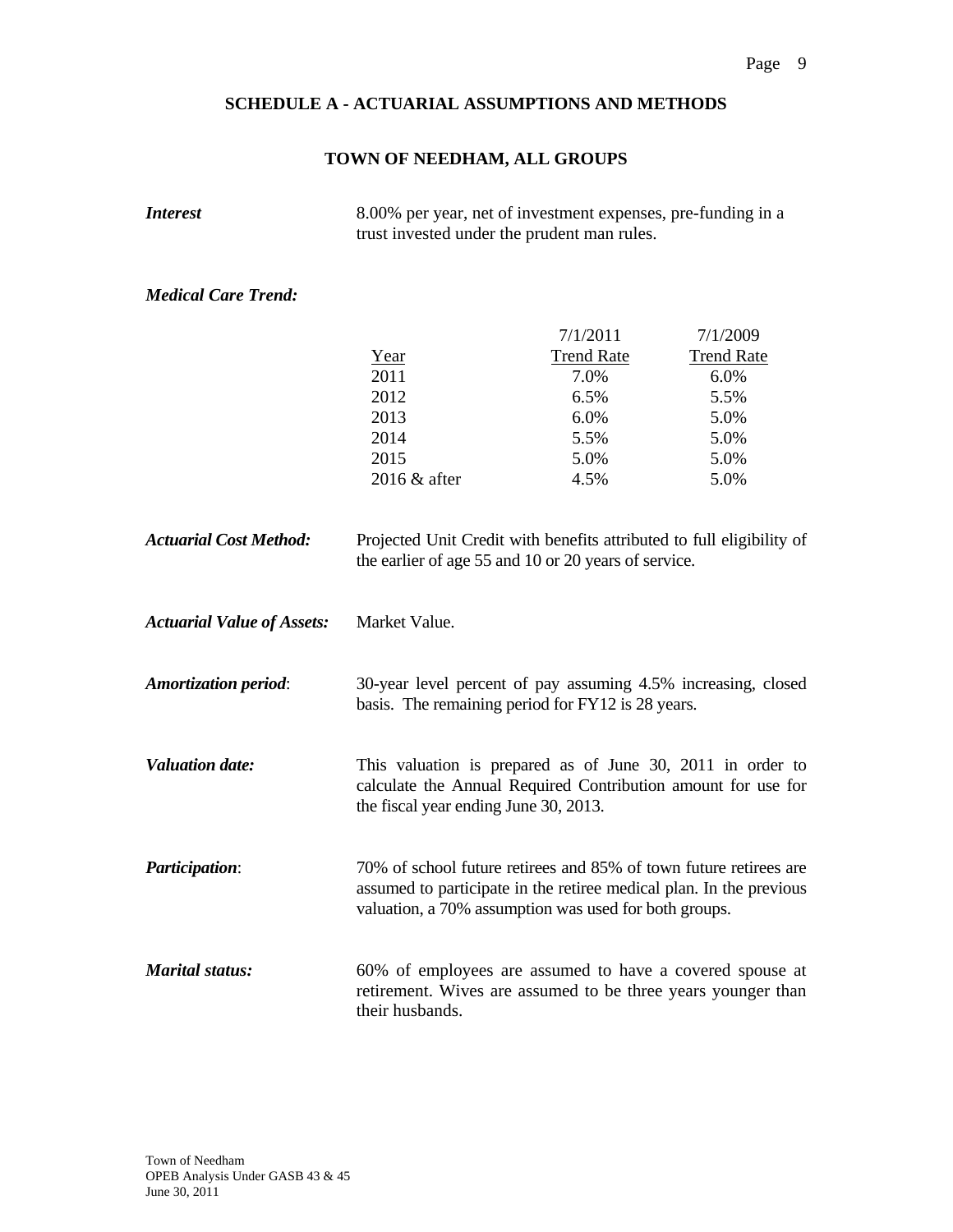## **TOWN OF NEEDHAM, ALL GROUPS**

*Plan election:* Current retirees are valued as a blend of current plans for both pre- and post-65.

> All future retirees who are currently in a rate saver plan are assumed to stay in a rate saver plan. And 90% of future retirees who are currently in a non-rate saver plan are assumed to switch to a rate saver plan by retirement. At age 65, all future retirees are assumed to switch to a Medicare-eligible plan.

*Age-based Morbidity:* Per capita costs are based on provided premiums adjusted to reflect expected cost increases related to age. The increase in the net incurred claims was assumed to be:

| Annual Increase |
|-----------------|
| Retiree         |
|                 |
| 2.6%            |
| 3.2%            |
| 3.4%            |
| 3.7%            |
| 3.2%            |
| 2.4%            |
| 1.8%            |
| $0.0\%$         |
|                 |

*Medical Plan Costs:* Sample estimated per capita incurred claim costs for 2011-2012 are shown below:

|                | Age $65$ | Member                      | Spouse  | Widow                  |
|----------------|----------|-----------------------------|---------|------------------------|
|                | Gross    | Coshare                     | Coshare | Coshare                |
| Medicare       |          | $$3,603$ $$2,006$ $$1,861$  |         | $\frac{1}{2}$ 4,742    |
| Rate Saver     |          | $$11,739$ $$2,479$ $$3,556$ |         | 7,615<br><sup>\$</sup> |
| Non-Rate Saver | \$13,655 | $\frac{1}{2}$ , 2,796       | \$4,200 | 8,858                  |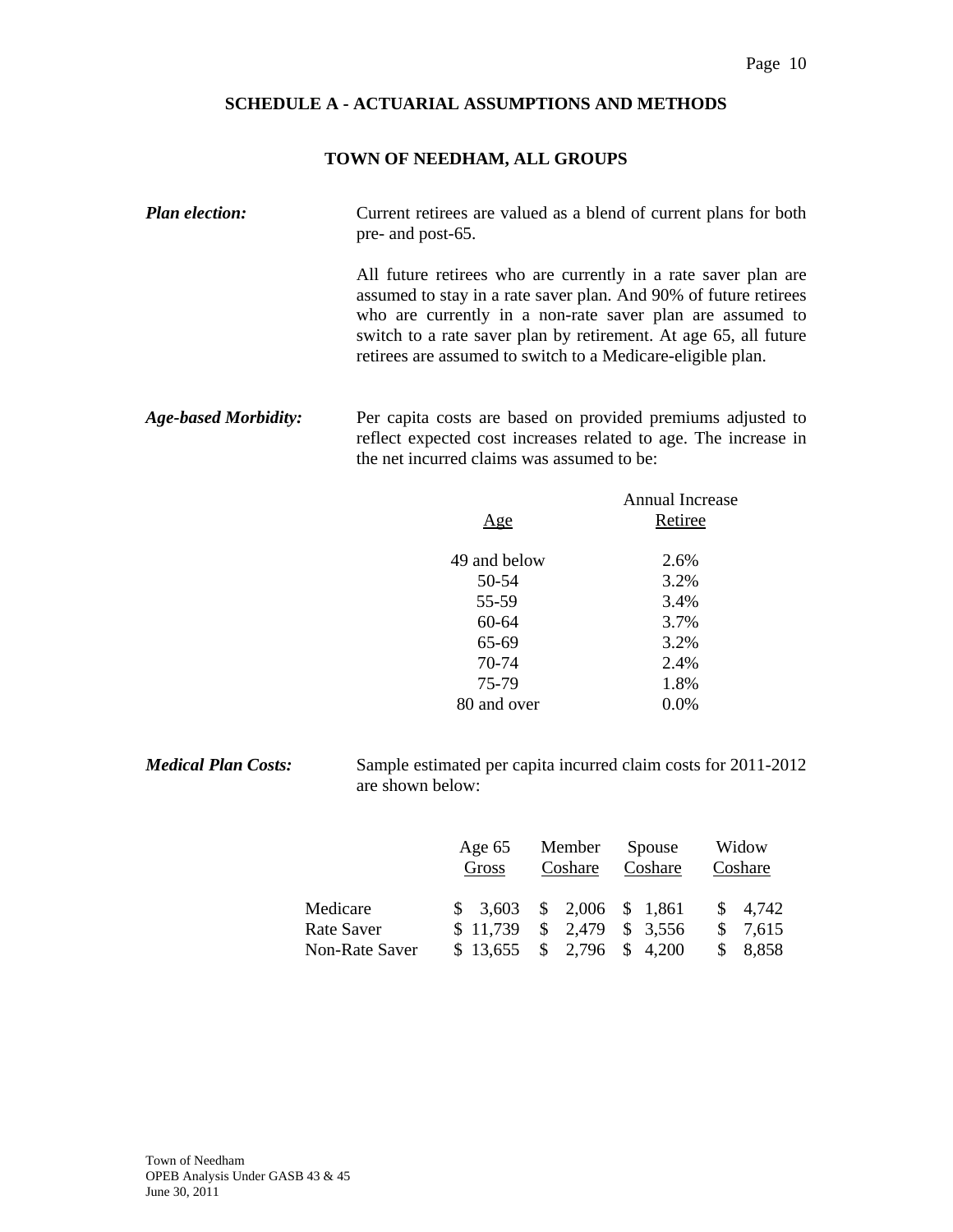## **GROUPS 1 AND 2 (NON-TEACHERS)**

SEPARATIONS FROM ACTIVE SERVICE: Representative values of the assumed annual rates of withdrawal and vesting, disability, death and service retirement are as follows:

|     |                   | <b>Service</b><br><b>Retirement</b> |               | <b>Years of</b> | Rates of   |
|-----|-------------------|-------------------------------------|---------------|-----------------|------------|
| Age | <b>Disability</b> | <b>Male</b>                         | <b>Female</b> | <b>Service</b>  | Withdrawal |
| 25  | .02%              |                                     |               |                 | 15.0%      |
| 30  | .03               |                                     |               |                 | 12.0       |
| 35  | .06               |                                     |               | $\overline{c}$  | 10.0       |
| 40  | .10               |                                     |               | 3               | 9.0        |
| 45  | .15               |                                     |               | 4               | 8.0        |
| 50  | .19               | 1.0%                                | 1.5%          | 5               | 7.6        |
| 55  | .24               | 2.0                                 | 5.5           | 10              | 5.4        |
| 60  | .28               | 12.0                                | 5.0           | 15              | 3.3        |
| 62  | .30               | 30.0                                | 15.0          | 20              | 2.0        |
| 65  | .30               | 40.0                                | 15.0          | 25              | 1.0        |
| 69  |                   | 30.0                                | 20.0          | $30+$           | 0.0        |

Mortality: The RP-2000 Combined Healthy Table. For the period after disability retirement, the RP-2000 Combined Healthy Table set forward 2 years is used. Both the healthy and disabled mortality tables were projected to 2021 using scale AA. This is a change from the 2009 valuation where no mortality improvement projections were used.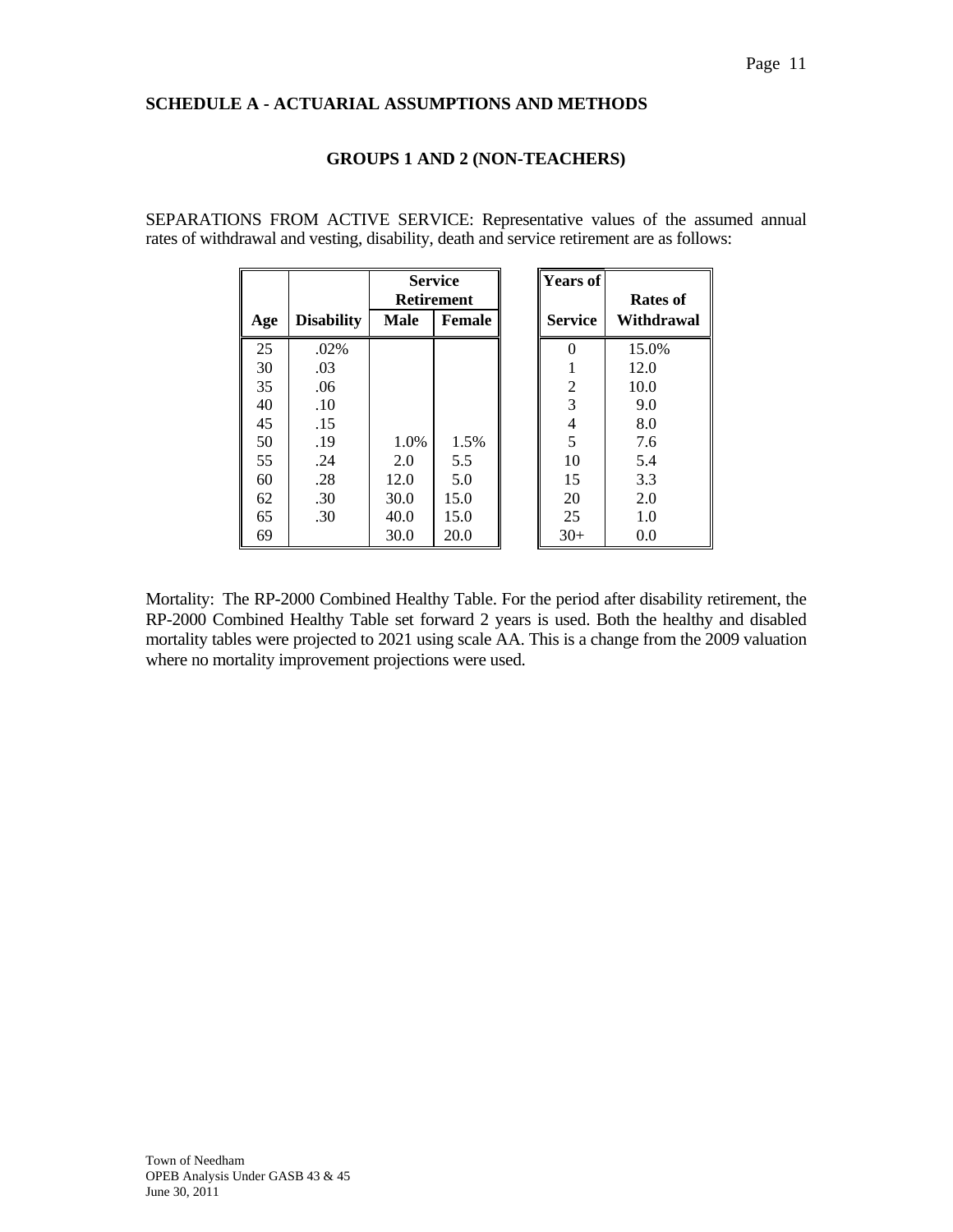## **GROUPS 1 AND 2 (TEACHERS)**

SEPARATIONS FROM ACTIVE SERVICE: Representative values of the assumed annual rates of withdrawal and vesting, disability, death and service retirement are as follows:

| Age | <b>Disability</b> | <b>Years of</b> | Rates of   |
|-----|-------------------|-----------------|------------|
|     |                   | <b>Service</b>  | Withdrawal |
| 25  | .02%              | 0               | 15.0%      |
| 30  | .03               | 1               | 12.0       |
| 35  | .06               | 2               | 10.0       |
| 40  | .10               | 3               | 9.0        |
| 45  | .15               | 4               | 8.0        |
| 50  | .19               | 5               | 7.6        |
| 55  | .24               | 10              | 5.4        |
| 60  | .28               | 15              | 3.3        |
| 62  | .30               | 20              | 2.0        |
| 65  | .30               | 25              | 1.0        |
| 69  |                   | $30+$           | 0.0        |

|     |        | Male                                         | Female |       |  |
|-----|--------|----------------------------------------------|--------|-------|--|
|     |        | <b>Service Retirement Service Retirement</b> |        |       |  |
| Age | $<$ 20 | $20 +$                                       | $<$ 20 | $20+$ |  |
| 50  | 0.00   | 0.01                                         | 0.00   | 0.01  |  |
| 55  | 0.02   | 0.03                                         | 0.02   | 0.04  |  |
| 60  | 0.12   | 0.20                                         | 0.12   | 0.16  |  |
| 61  | 0.15   | 0.30                                         | 0.15   | 0.20  |  |
| 62  | 0.18   | 0.35                                         | 0.18   | 0.25  |  |
| 63  | 0.15   | 0.35                                         | 0.15   | 0.25  |  |
| 64  | 0.25   | 0.30                                         | 0.25   | 0.30  |  |
| 65  | 0.40   | 0.50                                         | 0.40   | 0.40  |  |
| 66  | 0.40   | 0.30                                         | 0.40   | 0.30  |  |
| 67  | 0.40   | 0.30                                         | 0.40   | 0.25  |  |
| 68  | 0.40   | 0.30                                         | 0.40   | 0.35  |  |
| 69  | 0.40   | 0.40                                         | 0.40   | 0.35  |  |
| 70  | 1.00   | 1.00                                         | 1.00   | 1.00  |  |

Teachers electing the increased benefit under Chapter 114 of the Acts of 2000 were assumed to have higher rates of retirement from ages 54 to 62 if their service was greater than 30 years. These rates are the same for males and females. The rate at age 54 is 0.035. The rate increases to 0.06 at age 55, 0.18 at age 56, and 0.30 at age 57. The rate for ages 58, 59, and 62 is 0.40. The rate for ages 60 and 61 is 0.35.

Mortality: The RP-2000 Combined Healthy Table. For the period after disability retirement, the RP-2000 Combined Healthy Table set forward 2 years is used. Both the healthy and disabled mortality tables were projected to 2021 using scale AA. This is a change from the 2009 valuation where no mortality improvement projections were used.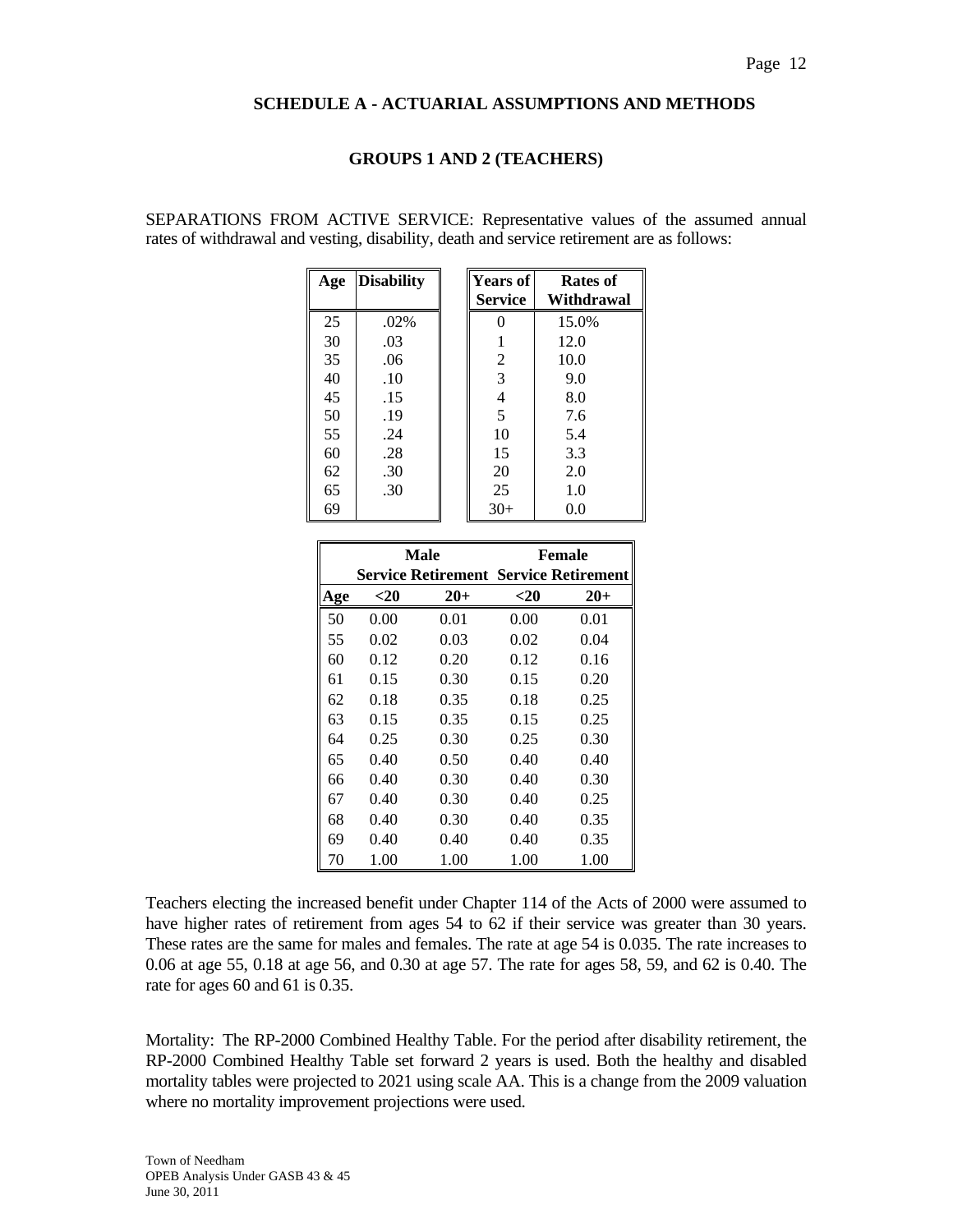## **GROUP 4 (POLICE AND FIRE)**

SEPARATIONS FROM ACTIVE SERVICE: Representative values of the assumed annual rates of disability, service retirement, and withdrawal are as follows:

| Age | <b>Disability</b> | <b>Service</b><br><b>Retirements</b> | <b>Years of</b><br><b>Service</b> | Rates of<br>Withdrawal |
|-----|-------------------|--------------------------------------|-----------------------------------|------------------------|
| 25  | 0.20%             |                                      | $\theta$                          | 1.5%                   |
| 30  | 0.30              |                                      |                                   | 1.5                    |
| 35  | 0.30              |                                      | 2                                 | 1.5                    |
| 40  | 0.30              |                                      | 3                                 | 1.5                    |
| 45  | 1.00              | 1.0%                                 | 4                                 | 1.5                    |
| 50  | 1.25              | 2.0                                  | 5                                 | 1.5                    |
| 55  | 1.20              | 15.0                                 | 6                                 | 1.5                    |
| 60  | 0.85              | 20.0                                 | 7                                 | 1.5                    |
| 62  | 0.75              | 25.0                                 | 8                                 | 1.5                    |
| 65  | 0.00              | 100.0                                | 9                                 | 1.5                    |
| 69  |                   |                                      | 10                                | 1.5                    |
|     |                   |                                      | $11+$                             | 0.0                    |

Mortality: The RP-2000 Combined Healthy Table. For the period after disability retirement, the RP-2000 Combined Healthy Table set forward 2 years is used. Both the healthy and disabled mortality tables were projected to 2021 using scale AA. This is a change from the 2009 valuation where no mortality improvement projections were used.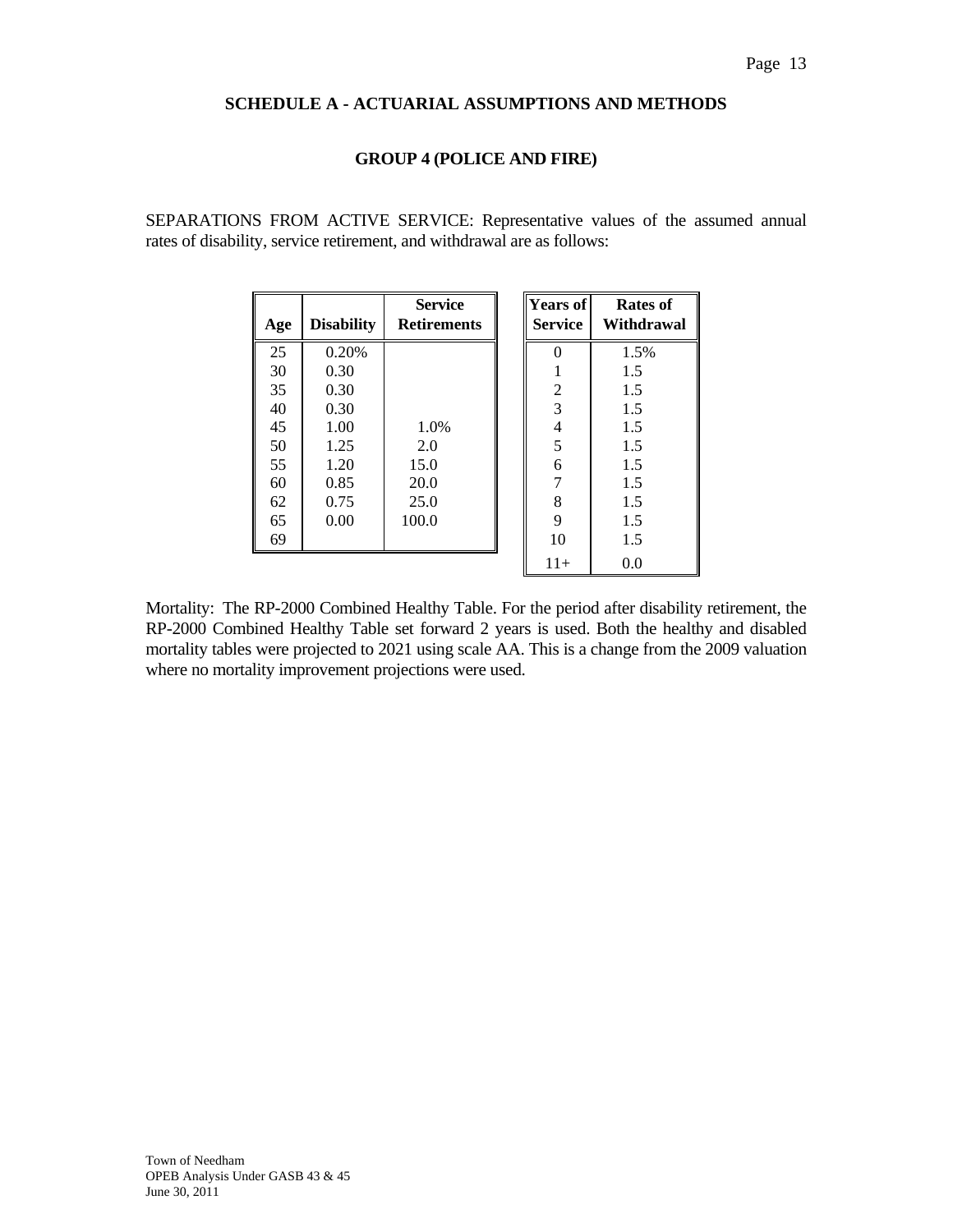## **SCHEDULE B - SUMMARY OF PROGRAM PROVISIONS**

- *Retirement Medical Insurance:* Retired employees pay a variable portion of their postretirement medical costs, which varies by plan as shown in the table in Section III. Starting in 2009, Needham offers two versions of many plans, a traditional version and a rate saver version, with higher employee cost sharing required. The traditional version of the plans are generally closed to new enrollment.
- **Spousal Coverage:** Current and future retirees may elect to include their spouses as part of their post-retirement benefits. But widows pay the full premium and thus only receive the implicit subsidy.
- *Section 18 Coverage:* The Town has elected to adopt Section 18 under Chapter 32B of the General Laws of Massachusetts, which requires that an employee or retiree must participate in the Medicare program as the primary payer once one reaches age 65 and is Medicare eligible. The valuation assumes that current retirees who are over age 65 and not covered by Medicare will retain that status.
- *Retirement Eligibility:* Age 55 with 10 years of service, or 20 years of service.
- *Ordinary Disability Eligibility:* Age 55 with 10 years of service, or 20 years of service.
- *Life Insurance:* Retirees are provided with \$2,000 face value life insurance, with 50% of the premium covered by the Town.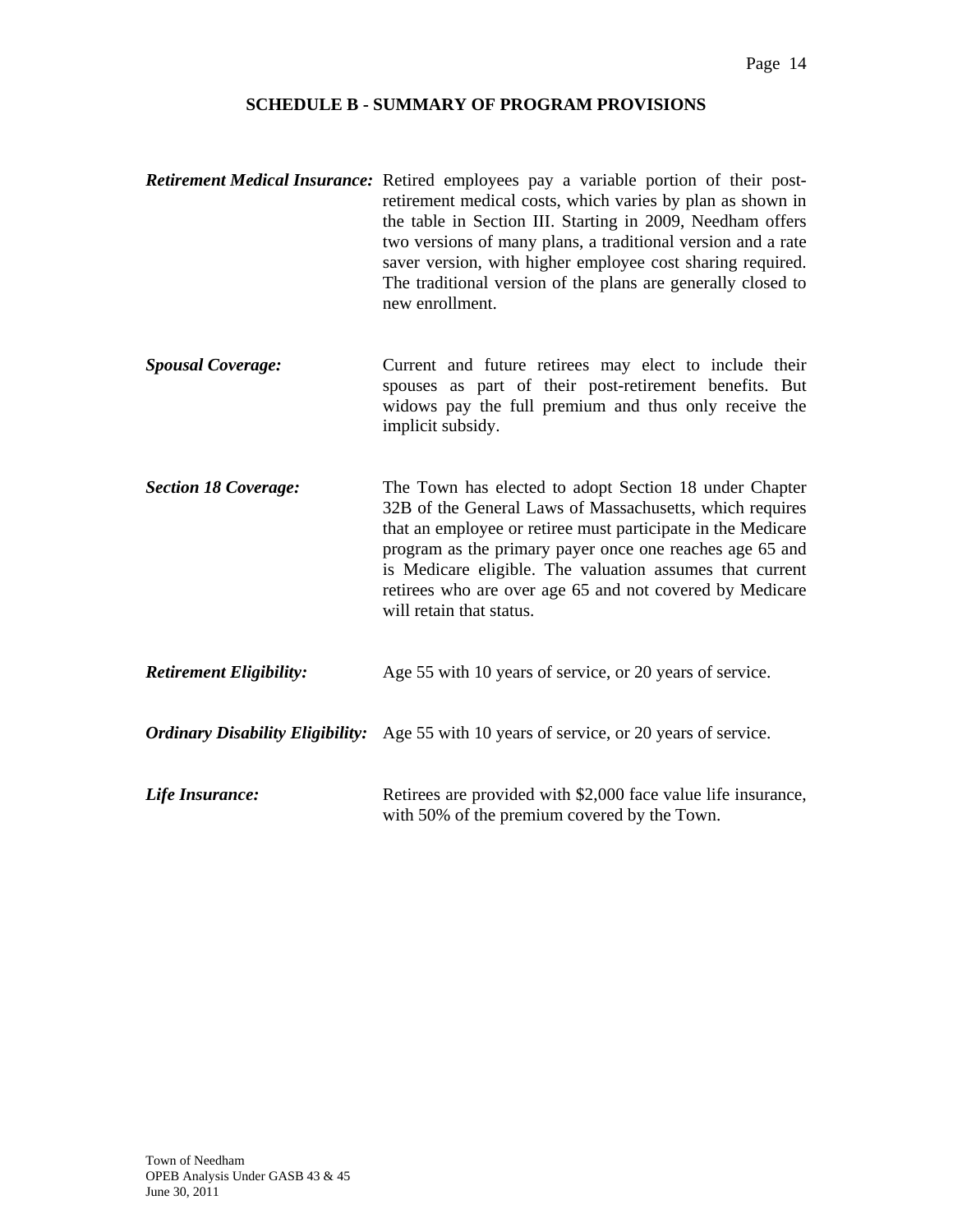## **SCHEDULE C – CONSIDERATION OF HEALTH CARE REFORM**

## *Summary of Effects of Selected Provisions*

## **Early Retiree Reinsurance Program – Effective 6/1/2010:**

The Town of Needham has not participated in the Early Retiree Reinsurance Program.

**Removal of Lifetime Maximum:** This does not apply since the current medical plans have no lifetime maximums.

**Medicare Advantage Plans - Effective 1/1/2011:** The law provides for reductions to the amounts that would be provided to Medicare Advantage plans starting in 2011. We have not assumed that this has a significant impact on the plan, since only a portion of the retiree population elect Medicare Advantage plans.

**Expansion of Child Coverage to Age 26:** Cost of expansion of coverage to adult children is assumed to reflected in the premiums provided.

**Medicare Part D Subsidy - Shrinking Medicare Prescription Drug "Donut Hole"- Starting 1/1/2011:** RDS payments are not reflected as on ongoing offsetting item in GASB 45 valuations, and so no impact is reflected. Further, we have not assumed any reduction future participation as changes in the Part D design enhancements are phased in since Needham offers significant subsidy to Medicare retirees.

**Excise Tax on High-Cost Employer Health Plans (aka Cadillac Tax) - Effective 1/1/2018:** There is considerable uncertainty about how the tax would be applied, and considerable latitude in grouping of participants for tax purposes. We have estimated a small impact based on average premium rates before age adjusting and a 3.0% assumed CPI. We included the estimated tax in the liabilities. The liability and normal cost attributable to the Cadillac tax are \$100,000 and \$10,000 respectively.

**Other**: We have not identified any other specific provision of health care reform that would be expected to have a significant impact on the measured obligation. As additional guidance on the legislation is issued, we will continue to monitor any potential impacts.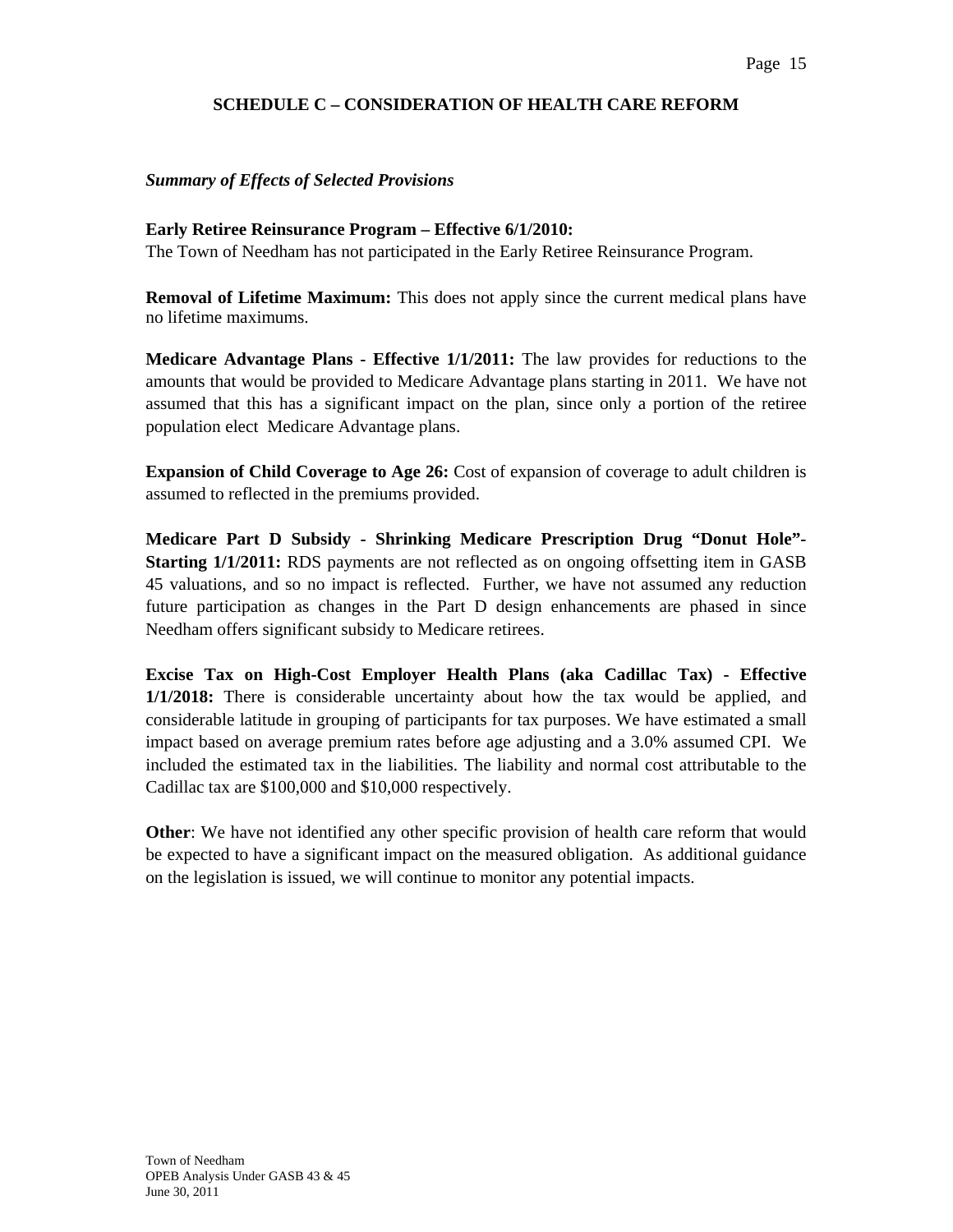## **SCHEDULE D - GLOSSARY OF TERMS**

#### **Actuarial accrued liability**

That portion, as determined by a particular Actuarial Cost Method, of the Actuarial Present Value of OPEB benefits and expenses which is not provided for by future Normal Costs and therefore is the value of benefits already earned.

#### **Actuarial assumptions**

Assumptions as to the occurrence of future events affecting OPEB costs, such as: mortality, withdrawal, disablement and retirement; changes in compensation and Government provided OPEB benefits; rates of investment earnings and asset appreciation or depreciation; procedures used to determine the Actuarial Value of Assets; characteristics of future entrants for Open Group Actuarial Cost Methods; and other relevant items.

#### **Actuarial cost method**

A procedure for determining the Actuarial Present Value of OPEB benefits and expenses and for developing an actuarially equivalent allocation of such value to time periods, usually in the form of a Normal Cost and an Actuarial Accrued Liability.

#### **Actuarial experience gain or loss**

A measure of the difference between actual experience and that expected based upon a set of Actuarial Assumptions, during the period between two Actuarial Valuation dates, as determined in accordance with a particular Actuarial Cost Method.

## **Amortization (of unfunded actuarial accrued liability)**

That portion of the OPEB plan contribution which is designed to pay interest on and to amortize the Unfunded Actuarial Accrued Liability or the Unfunded Frozen Actuarial Accrued Liability.

#### **Annual OPEB cost**

An accrual-basis measure of the periodic cost of an employer's participation in a defined benefit OPEB plan.

#### **Annual required contributions of the employer (ARC)**

The employer's periodic expense to a defined benefit OPEB plan, calculated in accordance with the parameters. It is the value of the cash contributions for a funded plan and the value of the expense entry in the profit and loss section of the financial statements.

## **Closed amortization period (closed basis)**

A specific number of years that is counted from one date and, therefore, declines to zero with the passage of time. For example, if the amortization period initially is thirty years on a closed basis, twenty-nine years remain after the first year, twenty-eight years after the second year, and so forth. In contrast, an open amortization period (open basis) is one that begins again or is recalculated at each actuarial valuation date. Within a maximum number of years specified by law or policy (for example, thirty years), the period may increase, decrease, or remain stable.

#### **Covered payroll**

Annual compensation paid to active employees covered by an OPEB plan. If employees also are covered by a pension plan, the covered payroll should include all elements included in compensation on which contributions to the pension plan are based. For example, if pension contributions are calculated on base pay including overtime, covered payroll includes overtime compensation.

#### **Defined benefit OPEB plan**

An OPEB plan having terms that specify the benefits to be provided at or after separation from employment. The benefits may be specified in dollars (for example, a flat dollar payment or an amount based on one or more factors such as age, years of service, and compensation), or as a type or level of coverage (for example, prescription drugs or a percentage of healthcare insurance premiums).

## **Funded ratio**

The actuarial value of assets expressed as a percentage of the actuarial accrued liability.

Town of Needham OPEB Analysis Under GASB 43 & 45 June 30, 2011